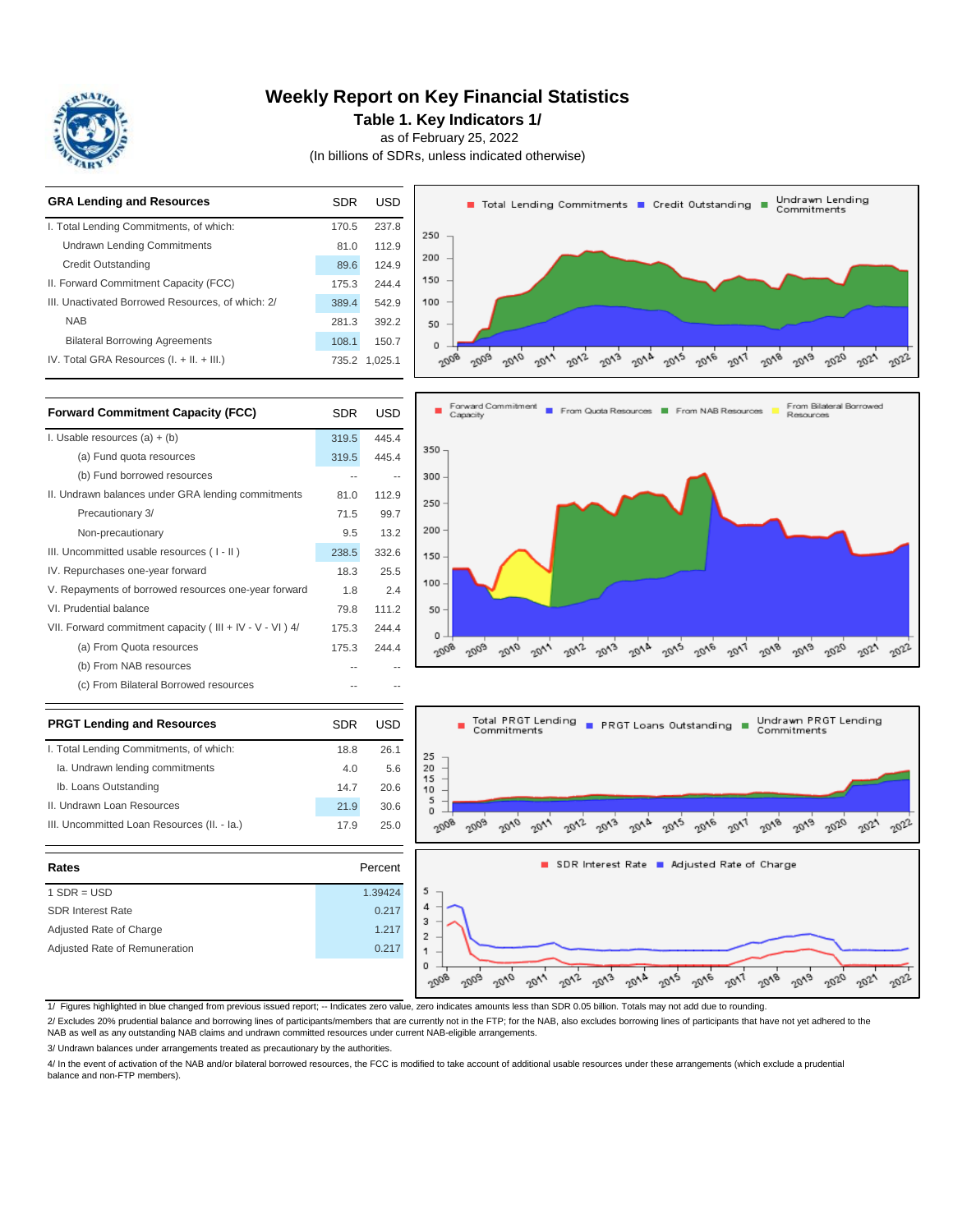#### **Table 2a. Use of GRA Resources 1/**

as of February 25, 2022

(In billions of SDRs, unless indicated otherwise)



1/ Figures highlighted in blue changed from previous issued report; -- Indicates zero value, zero indicates amounts less than SDR 0.05 billion. Totals may not add due to rounding.

2/ Includes outstanding credit under the former Compensatory Financing Facility; for the chart also includes outstanding credit under the former

Emergency Post Conflict and Natural Disaster Assistance policy.

3/ Members with current arrangements are bolded.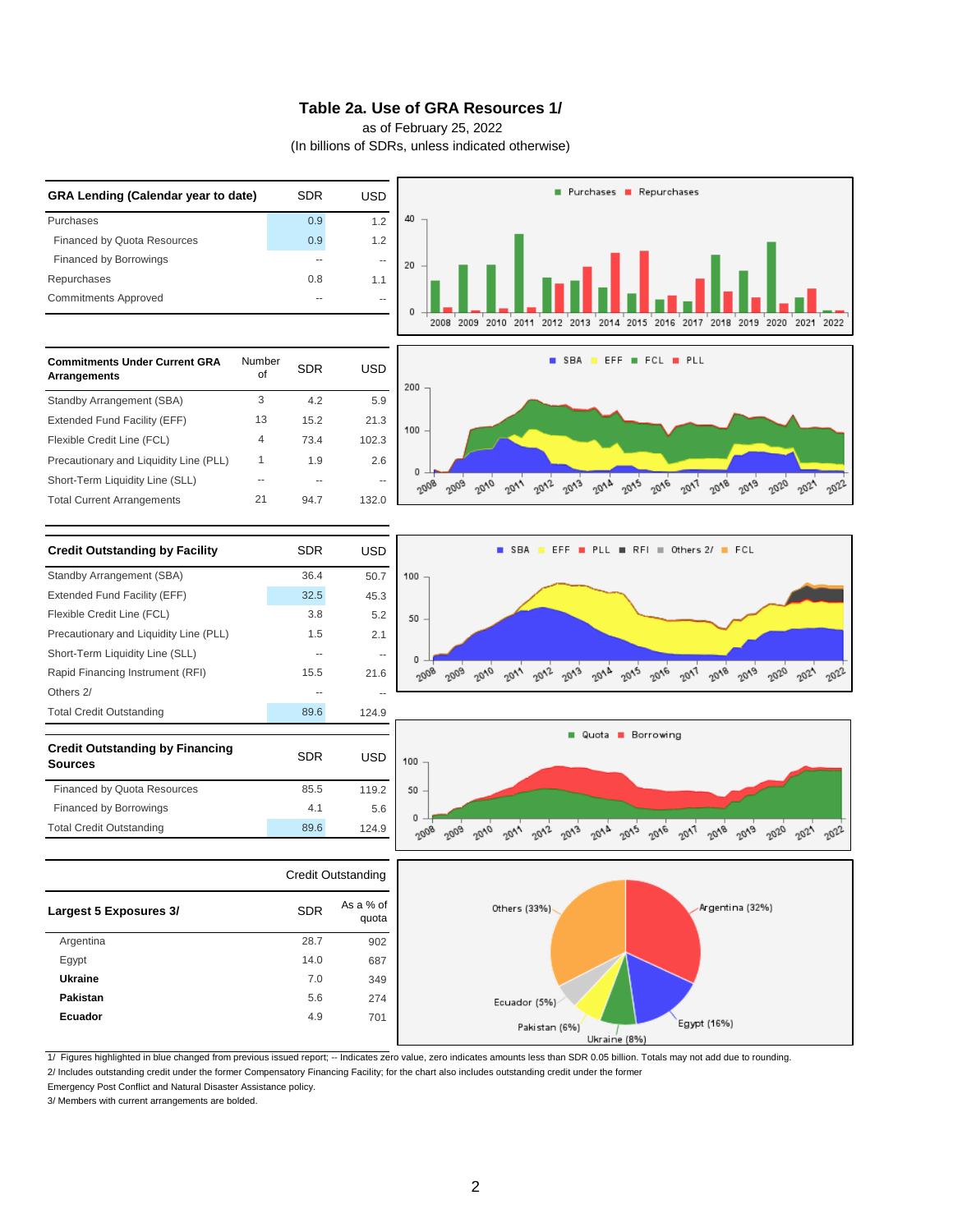# **Table 2b. Current Financial Arrangements (GRA)**

as of February 25, 2022 (In millions of SDRs, unless indicated otherwise) 1/

| Member                                                                                                       | Amount<br>Commited | Amount<br>Undrawn | Amount -<br>Drawn | <b>Credit Outstanding</b> |                          | Period of Arrangement |                    |
|--------------------------------------------------------------------------------------------------------------|--------------------|-------------------|-------------------|---------------------------|--------------------------|-----------------------|--------------------|
|                                                                                                              |                    |                   |                   | Amount<br>2/              | As a % of<br>Quota       | Effective<br>Date     | Expiration<br>Date |
| <b>Standby Arrangement (3)</b>                                                                               | 4,211              | 1,807             | 2,404             | 7,717                     |                          |                       |                    |
| Armenia                                                                                                      | 309                | 77                | 232               | 301                       | 234                      | 17-May-19             | 16-May-22          |
| Senegal                                                                                                      | 302                | 129               | 173               | 388                       | 120                      | 07-Jun-21             | 06-Dec-22          |
| Ukraine                                                                                                      | 3,600              | 1,600             | 2,000             | 7,028                     | 349                      | 09-Jun-20             | 30-Jun-22          |
| <b>Extended Fund Facility (13)</b>                                                                           | 15,242             | 7,650             | 7,592             | 14,531                    |                          |                       |                    |
| <b>Barbados</b>                                                                                              | 322                | 17                | 305               | 305                       | 323                      | 01-Oct-18             | 30-Sep-22          |
| Cameroon                                                                                                     | 322                | 184               | 138               | 138                       | 50                       | 29-Jul-21             | 28-Jul-24          |
| Costa Rica                                                                                                   | 1,237              | 1,031             | 206               | 576                       | 156                      | 01-Mar-21             | 29-Feb-24          |
| Ecuador                                                                                                      | 4,615              | 1,207             | 3,408             | 4,889                     | 701                      | 30-Sep-20             | 29-Dec-22          |
| <b>Equatorial Guinea</b>                                                                                     | 205                | 176               | 29                | 77                        | 49                       | 18-Dec-19             | 17-Dec-22          |
| Ethiopia                                                                                                     | 752                | 662               | 90                | 391                       | 130                      | 20-Dec-19             | 19-Dec-22          |
| Gabon                                                                                                        | 389                | 308               | 81                | 666                       | 308                      | 28-Jul-21             | 27-Jul-24          |
| Jordan                                                                                                       | 1,070              | 480               | 590               | 1,092                     | 318                      | 25-Mar-20             | 24-Mar-24          |
| Kenya                                                                                                        | 1,248              | 773               | 475               | 475                       | 88                       | 02-Apr-21             | 01-Jun-24          |
| Moldova                                                                                                      | 267                | 229               | 38                | 242                       | 140                      | 20-Dec-21             | 19-Apr-25          |
| Pakistan                                                                                                     | 4,268              | 2,124             | 2,144             | 5,560                     | 274                      | 03-Jul-19             | 02-Oct-22          |
| Seychelles                                                                                                   | 74                 | 26                | 48                | 81                        | 354                      | 29-Jul-21             | 28-Mar-24          |
| Suriname                                                                                                     | 473                | 433               | 39                | 39                        | 31                       | 22-Dec-21             | 21-Dec-24          |
| <b>Flexible Credit Line (4)</b>                                                                              | 73,368             | 69,618            | 3,750             | 3,750                     |                          |                       |                    |
| Chile 3/                                                                                                     | 17,443             | 17,443            | --                | --                        | $\overline{\phantom{a}}$ | 29-May-20             | 28-May-22          |
| Colombia 3/                                                                                                  | 12,267             | 8,517             | 3,750             | 3,750                     | 183                      | 01-May-20             | 30-Apr-22          |
| Mexico 3/                                                                                                    | 35,651             | 35,651            | --                | --                        | $\overline{\phantom{a}}$ | 19-Nov-21             | 18-Nov-23          |
| Peru 3/                                                                                                      | 8,007              | 8,007             | --                | --                        | $\overline{\phantom{a}}$ | 28-May-20             | 27-May-22          |
| Precautionary and Liquidity Line (1)                                                                         | 1,884              | 1,884             | --                | 377                       |                          |                       |                    |
| Panama 3/                                                                                                    | 1,884              | 1,884             | --                | 377                       | 100                      | 19-Jan-21             | 18-Jan-23          |
| <b>Total Current GRA Arrangements (21)</b>                                                                   | 94,705             | 80,958            | 13,747            | 26,375                    |                          |                       |                    |
| Memorandum Items:<br>Credit outstanding from members without current arrangement and outright disbursements. |                    |                   |                   |                           |                          |                       |                    |

Total Credit Outstanding. 89,581

1/ Figures highlighted in blue changed from previous issued report; -- Indicates zero value, zero indicates amounts less than SDR 0.5 million. Totals may not add due to rounding.

2/ Includes Credit Outstanding under expired arrangements and outright disbursements.<br>3/ The undrawn commitment of the arrangement is treated as precautionary by the authorities.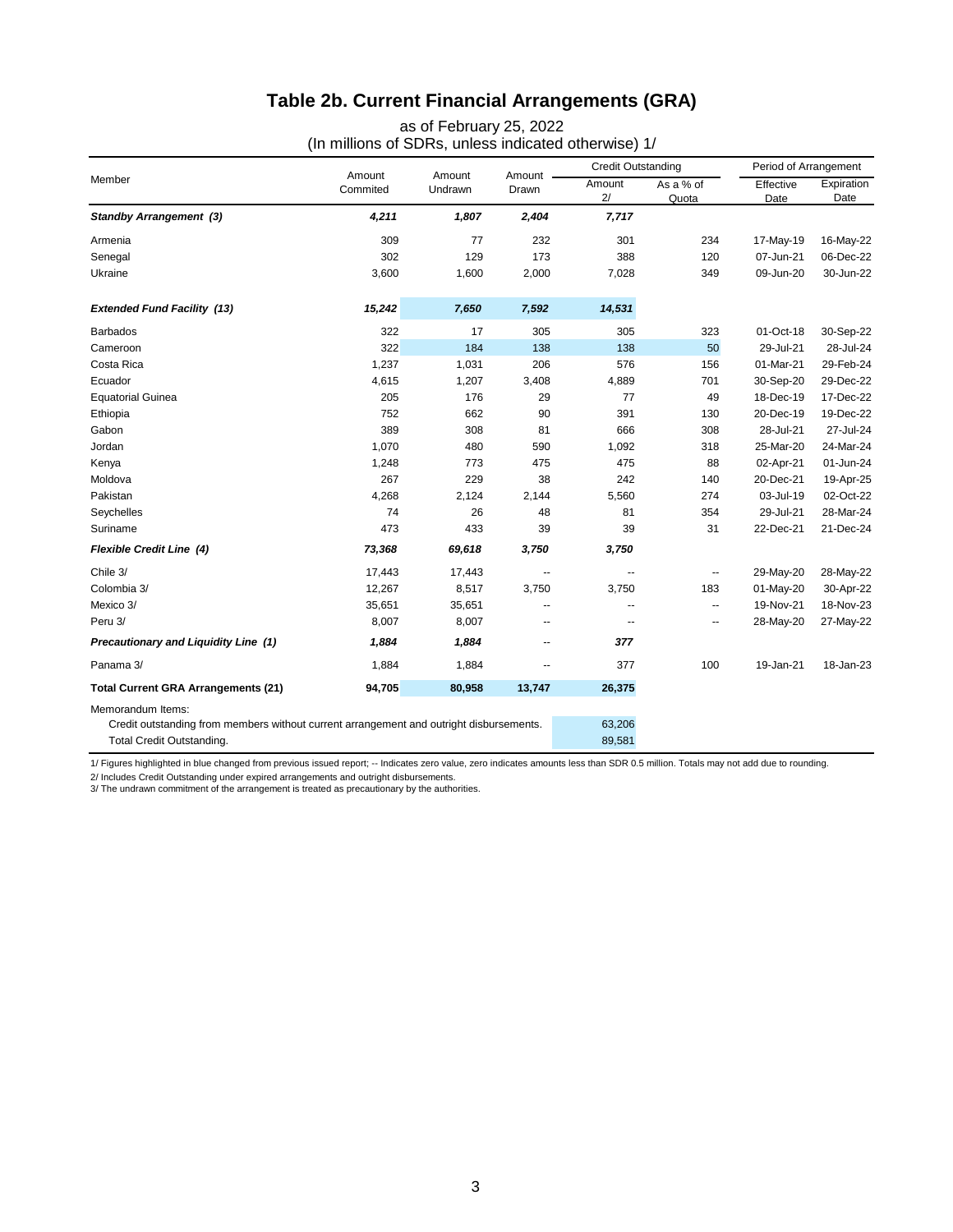### **Table 3a. Use of Concessional PRGT Resources 1/**

as of February 25, 2022

(In millions of SDRs, unless indicated otherwise)



1/ Figures highlighted in blue changed from previous issued report; -- Indicates zero value, zero indicates amounts less than SDR 0.05 million.Totals may not add due to rounding.

2/ The last commitment under the old ESF-HAC Facility expired on December 3, 2011.

3/ Includes outstanding and overdue loans under the (former) Structural Adjustment Facility and Trust Fund.

4/ Members with current arrangements are bolded.